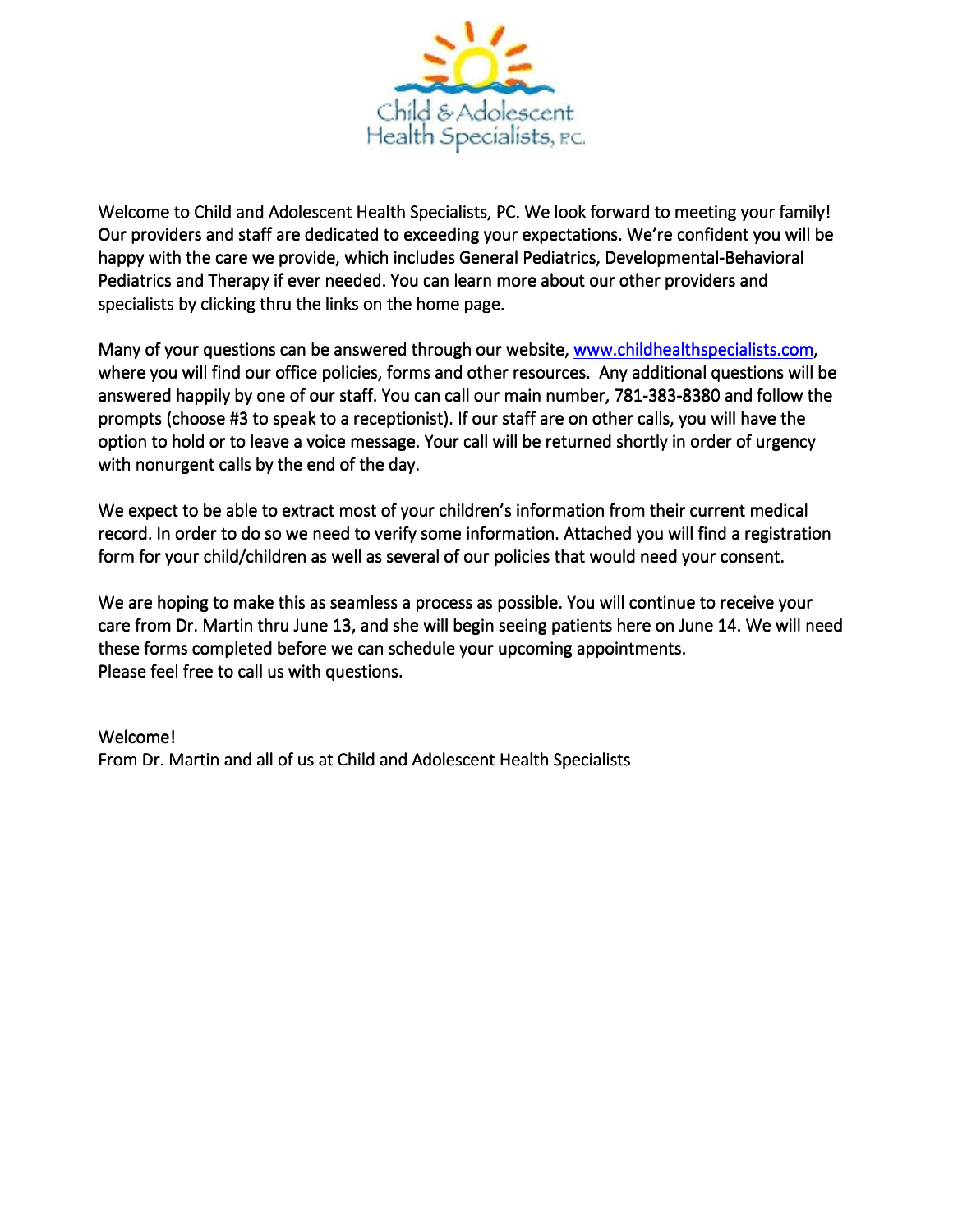

**Child and Adolescent Health Specialists, PC**

**223 Chief Justice Cushing Highway, Suite 201 Cohasset, MA 02025 T. 781.383.8380 F. 781.383.8382**

### PLEASE CHECK YOUR CHILD'S PRIMARY CARE PHYSICIAN:

 **Katherine A. Trier, MD, FAAP** 

 **Susan C. Martin, MD, FAAP** 

### **Jocelyn R. Healey, MD, FAAP GENERAL PEDIATRICS PATIENT REGISTRATION UPDATE FORM**

| Child's First                                                                                                                                  | Middle | Last Name |                                                  | Date of Birth                  | Age                           | Sex |  |  |  |
|------------------------------------------------------------------------------------------------------------------------------------------------|--------|-----------|--------------------------------------------------|--------------------------------|-------------------------------|-----|--|--|--|
| Child's First                                                                                                                                  | Middle | Last Name |                                                  | Date of Birth                  | Age                           | Sex |  |  |  |
| Child's First                                                                                                                                  | Middle | Last Name |                                                  | Date of Birth                  | Age                           | Sex |  |  |  |
| Child's First                                                                                                                                  | Middle | Last Name |                                                  | Date of Birth                  | Age                           | Sex |  |  |  |
| <b>Street Address</b>                                                                                                                          |        |           | City                                             | Zip<br>State                   | Email Address for office News |     |  |  |  |
| Parent A. Mother's Name (Father if 2 dad family)                                                                                               |        |           | Parent B. Father's Name (Mother if 2 mom family) | <b>Parent's Marital Status</b> |                               |     |  |  |  |
|                                                                                                                                                |        |           |                                                  | SOMODOWO                       |                               |     |  |  |  |
| Legal Guardian (if different from above) or if divorced who has legal and physical custody (Legal documentation required if not joint custody) |        |           |                                                  |                                |                               |     |  |  |  |
| City<br><b>State</b><br>Zip<br>Parent/Guardian Street Address (if different from above)                                                        |        |           |                                                  |                                |                               |     |  |  |  |
| Preferred Phone # (for office to contact you)<br>Ok to leave messages:<br>Text<br>Voice                                                        |        |           | Parent A's Cell Phone #                          | Parent B's Cell Phone #        | Work phone if ok to call      |     |  |  |  |
| Next of Kin/Emergency Contact Name                                                                                                             |        |           |                                                  | Relationship                   | Telephone #                   |     |  |  |  |

#### **PRIMARY INSURANCE COMPANY – EFFECTIVE DATE**

| Name of Insurance Company        |               | Policy ID# |                         | Group #                  |  |
|----------------------------------|---------------|------------|-------------------------|--------------------------|--|
|                                  |               |            |                         |                          |  |
| <b>Street Address</b>            |               | City       | State                   | Zip                      |  |
|                                  |               |            |                         |                          |  |
| Name of Policy Holder            | Date of Birth |            | Relationship to Insured | HMO PPO Deductible Other |  |
|                                  |               |            |                         |                          |  |
| <b>Employer Name and Address</b> |               |            |                         |                          |  |
|                                  |               |            |                         |                          |  |

#### **SECONDARY INSURANCE COMPANY – EFFECTIVE DATE**

| Name of Insurance Company        |               | Policy ID# |                         | Group #                  |     |  |
|----------------------------------|---------------|------------|-------------------------|--------------------------|-----|--|
|                                  |               |            |                         |                          |     |  |
| <b>Street Address</b>            |               | City       | State                   |                          | Zip |  |
|                                  |               |            |                         |                          |     |  |
| Name of Policy Holder            | Date of Birth |            | Relationship to Insured | HMO PPO Deductible Other |     |  |
|                                  |               |            |                         |                          |     |  |
| <b>Employer Name and Address</b> |               |            |                         |                          |     |  |
|                                  |               |            |                         |                          |     |  |

#### **ASSIGNMENT OF BENEFITS**

**I understand that I am responsible for payment in full of all charges**. I request that payment of authorized Medicare and other insurance benefits be paid directly to Child and Adolescent Health Specialists, PC. I also authorize Child and Adolescent Health Specialists, PC to release all information necessary for the processing of insurance claims to HCFA, its agents or any other insurance company to determine the benefits payable for related services.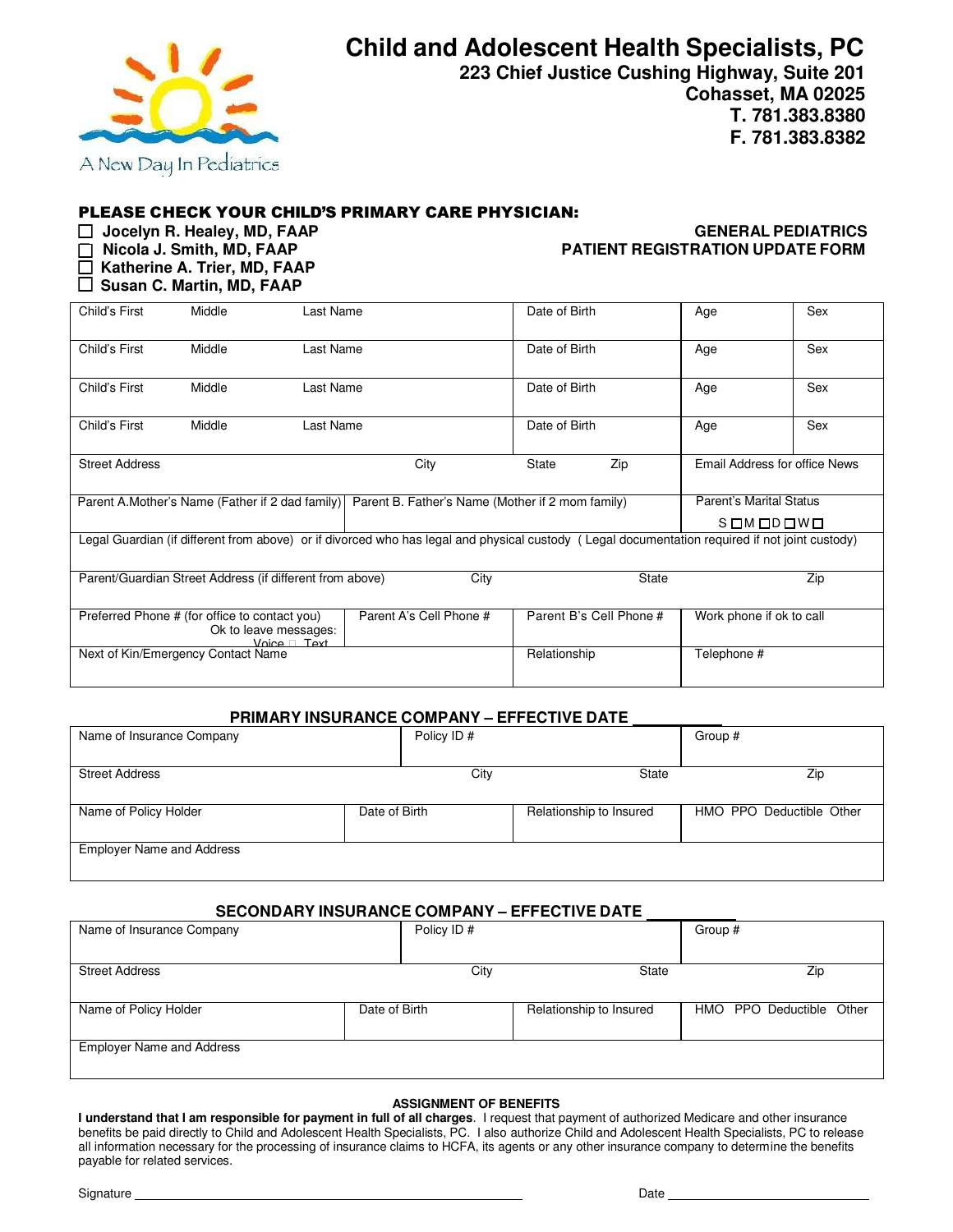### **Please review the following policies which require your informed consent.**

Additional practice policies, procedures, forms and resources can be found on our website www.childhealthspecialsits.com

# **CONSENT TO TREAT A CHILD IN THE ABSENCE OF A PARENT OR LEGAL GUARDIAN**

We encourage and prefer that you, the parent or legal guardian, bring your child to all appointments with the pediatrician. You know the most about your child and this knowledge may be crucial for the pediatrician to deliver the best care possible.

Unfortunately, you may not always be able to bring your child for an urgent appointment. So that we may treat your child when s/he is accompanied by someone other than you, the parent or legal guardian, please complete the consent form below. Without your consent, we may refuse to treat your child for anything less than a very serious, life-threatening emergency.

If the pediatrician feels that your child's life is in danger, he or she will provide the necessary care without this consent.

**\* PLEASE NOTE: A PARENT OR GUARDIAN MUST ACCOMPANY CHILDREN UNDER 18 YEARS OF AGE TO ALL HEALTH SUPERVISION VISITS, DEVELOPMENTAL APPOINTMENTS AND IMMUNIZATION ADMINISTRATIONS.** 

Thank you for your understanding and cooperation.

# **Permission to Share Information with Your Child's School or Daycare**

**Any communication between our providers and school/daycare personnel requires your consent, including faxing forms to school/daycare. You will have access to these forms through the patient gateway. Occasionally, you may need us to send a form directly to a school/daycare. Your written consent is required to allow us to proceed with such a request.** 

I hereby give permission to the providers at Child and Adolescent Health Specialists PC to share information about my child with his/her school/daycare personnel, for the purposes of documentation or treatment by school/daycare personnel, to include copies of annual physical exam, vaccination history, medication forms (if administered at school/daycare), consents or excused absences for school or sports activities.

This form will remain in effect until it is rescinded in writing or until your child turns 18 years of age. Child and Adolescent Health Specialists PC has the right to deny the sharing of information if in their opinion it is not in the best interest of the child and/or providing this information would compromise their relationship with the child.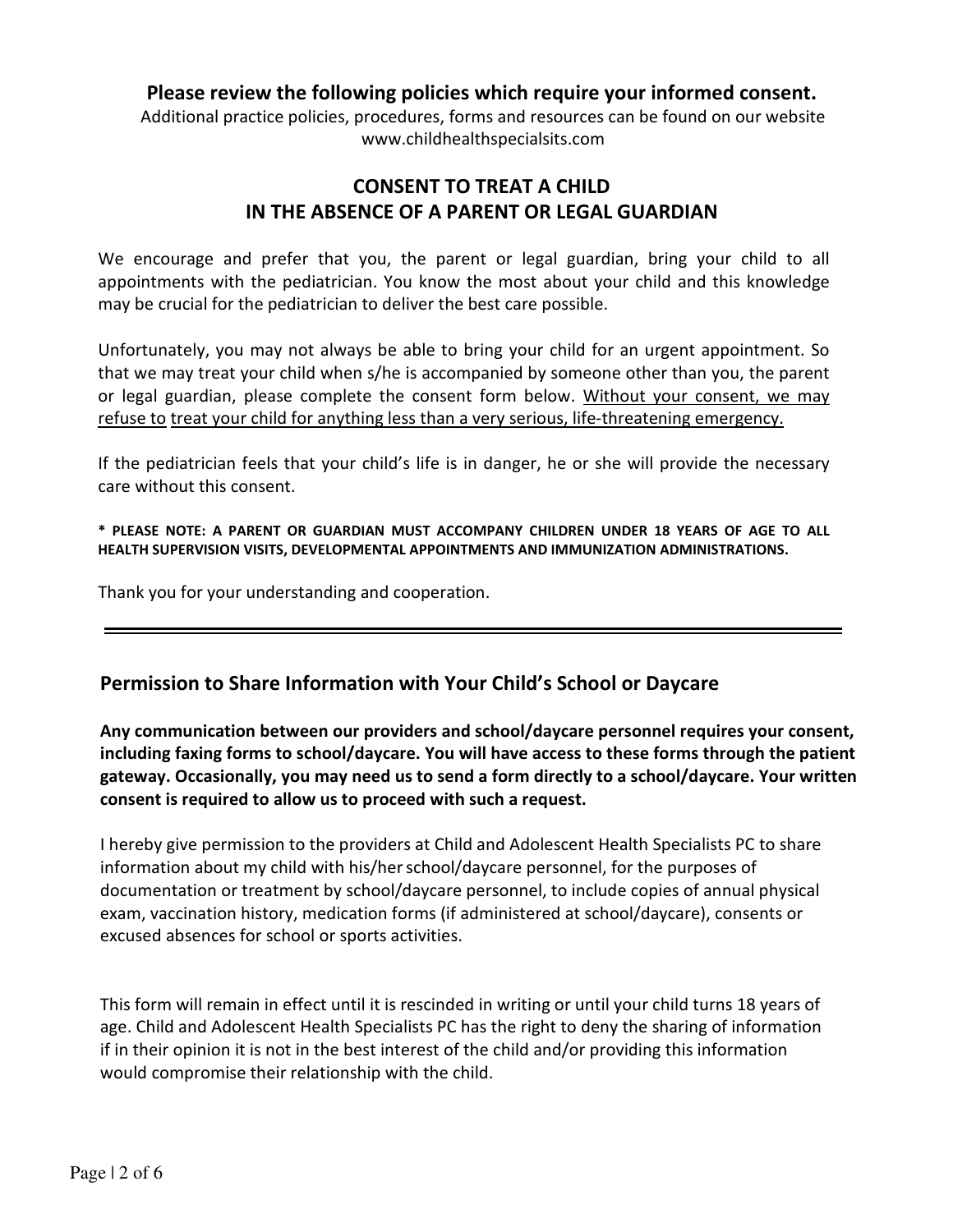## **HIPAA PRIVACY PRACTICES**

*This is a summary of how we use and disclose your Protected Health Information. Please read the full Notice of Privacy Practices available on our web site or at our front desk or request a copy to be mailed to you, prior to signing this form.* 

- A. We have a legal duty to protect health information about you.
- *B.* We may use and disclose Protected Health Information (PHI) about you in the following circumstances: (*See full Notice of Privacy Practices for examples)* 
	- 1. We may use and disclose PHI about you to provide health care treatment to you.
	- 2. We may use and disclose PHI about you to obtain payment for services.
	- 3. We may use and disclose your PHI for health care operations.
	- 4. We may use and disclose PHI under other circumstances without your authorization, such as when required by law or for public health activities.
	- 5. You can object to certain uses and disclosures.
	- 6. We may contact you to provide appointment reminders by voice message, text or email.
	- 7. We may contact you with information about treatment, services, products or health care providers.
	- 8. We may contact you for fundraising activities.

Any other use or disclosure of PHI about you requires your written authorization.

- C. You have several rights regarding PHI about you.
	- 1. You have the right to request restrictions on uses and disclosures of PHI about you.
	- 2. You have the right to request different ways to communicate with you.
	- 3. You have the right to see and copy PHI about you.
	- 4. You have the right to request amendment of PHI about you.
	- 5. You have the right to a listing of disclosures we have made.
	- 6. You have a right to a copy of this notice.
- D. You may file a complaint about our privacy practices.
- E. A copy of the full description of Child and Adolescent Health Specialists, PC privacy practices has been made available to me. I understand my rights and how my protected health information can be used by Child and Adolescent Health Specialists, PC.
- F. For additional information regarding privacy practices, contact the Practice Manager.

This Notice of Privacy Practices is effective as of today's date.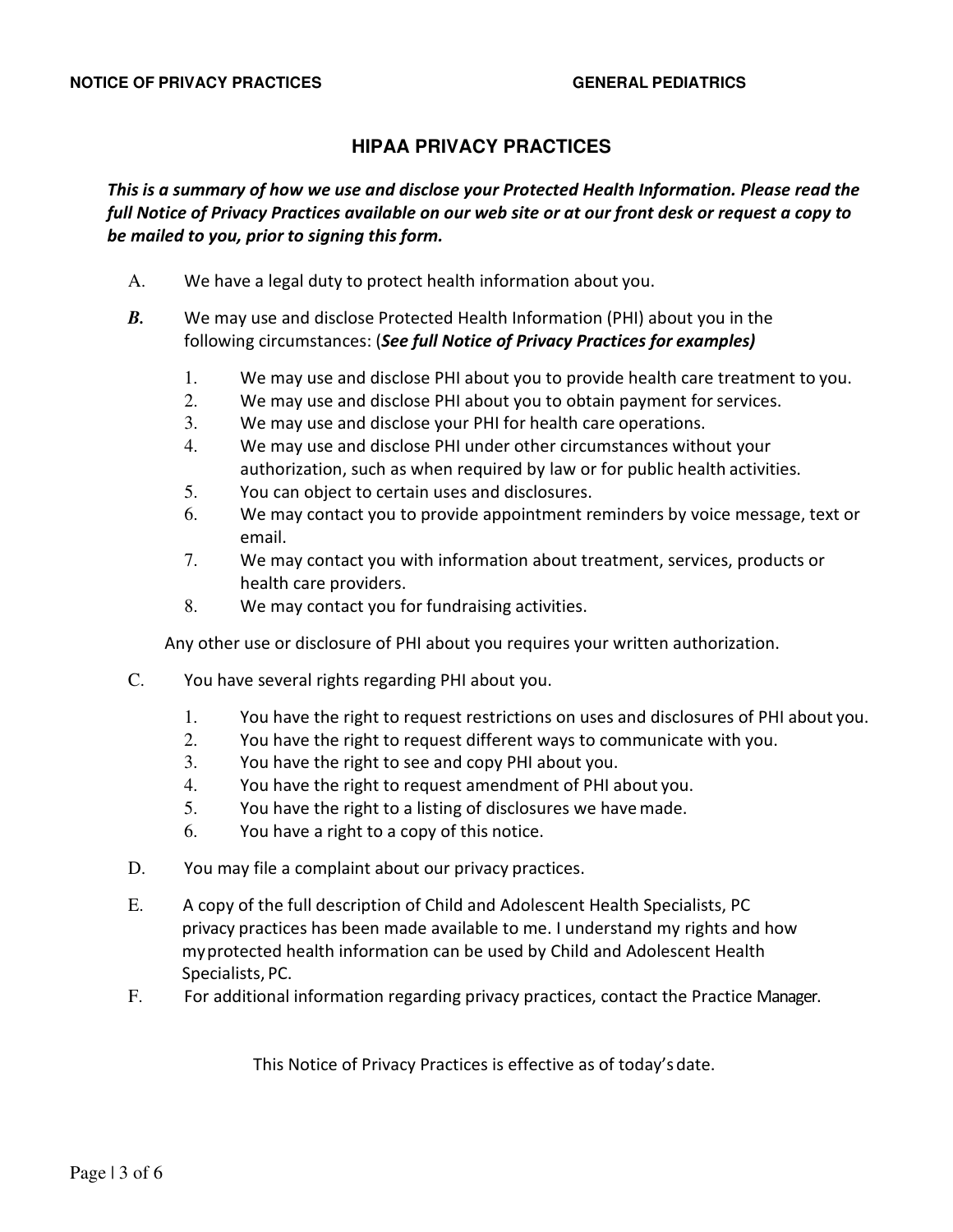### Dear Patient or Parent of a Patient,

We are pleased to inform you that our office is now participating in the Massachusetts Immunization Information System (MIIS). The MIIS is the new statewide, electronic record-keeping system (or registry) that keeps track of your/your children's immunizations (shots). This new system will help us keep complete and accurate records of the shots that you/your children get from any doctor or healthcare provider in Massachusetts, who has also completed the registration. It was developed by the Immunization Program at the Massachusetts Department of Public Health.

The MIIS will allow us to:

- keep all of your/your children's important immunization information together in one place for you and all of your healthcare providers
- know which shots you/your children are due for and when
- easily send reminders to you about your/your children's upcoming immunizations to help you in scheduling your/your children's next visit
- quickly print out the forms you/ your children need for school and camp to save you time each fall and summer

Immunization registries like the MIIS help healthcare providers make sure that everyone is up-to-date on their immunizations to keep us all healthy and prevent the spread of harmful disease. The system has been created according to state law, which requires that healthcare providers who give immunizations, report them to the MIIS. All information in the MIIS is kept confidential. You may choose to limit the providers who may see your/your child's shot records in the MIIS. However, if you do choose to limit who can view your/your child's shot records in the MIIS, we may be unable to give you a complete and accurate record of your/your child' shots if you/your child receives any shots outside of our practice, eg. ED, school or specialist office that we are not affiliated with. In that case you would have to continue to keep track of this information on your own.

If you have any questions, please call our office at 781-383-8380 and speak to one of our nurses. You may also visit the MIIS website at www.mass.gov/dph/miis, or contact the Massachusetts Immunization Program directly at 617-983-6800 or 888-658-2850.

## **You will have access to your child's vaccines, well visits and other information through the patient gateway (your MyChart).**

Our practice uses the patient gateway (your MyChart) to notify patients/parents of certain lab/test results such as COVID-19/strep/flu tests, school forms such as medication orders, and other communications you may need. We have found this to be a very simple and effective way to get information to you, particularly forms you may want to print. We will need to create a new account for you to access your/your child's information. To do this, we will need verbal permission from you (and your child if 13 years or older), and/or the completed **Patient Care Representative form,** once you visit us in the office.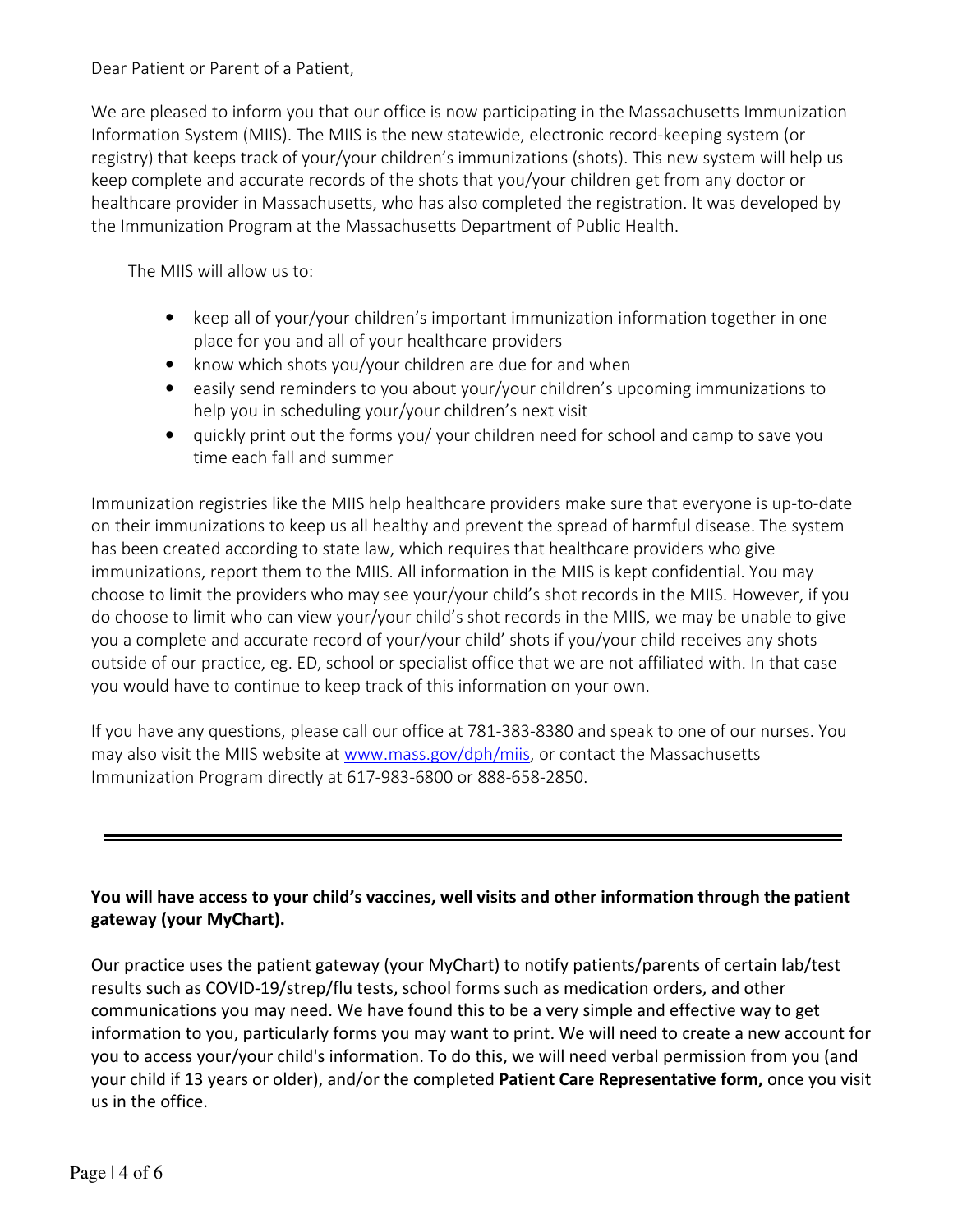# **Billing for General Pediatrics**

Child and Adolescent Health Specialists, PC will submit claims to our contracted insurances, which includes most major health plans.

**We are not providers in limited network plans. At this time, third party or other alternative plans including First Health/Coventry, PHCS/Multiplan and Trustmark are considered out of network unless/until an individual agreement for your family is put in place. This can be done by speaking to the Practice Manager. You would be responsible for the portion of our charges not covered by your insurance, without an agreement in place. If you have MassHealth Insurance you must be in the MGB ACO plan regardless of whether MassHealth is primary or secondary.** You may verify whether we are in your specific plan network on your insurance website ("Find a Doctor") or by calling the member services number on your card.

The following is a list of our most commonly applied insurance codes for General Pediatric office visits, which we use to bill your insurance. This list is provided to assist you if you have questions about what is covered by your insurance. **Please note this is not an inclusive list.** We are not able to determine all the services or procedures that will be needed prior to your appointment. If your plan is out of network, please review the **No Surprise Act Guidelines**.

**If you have a deductible, please be aware of what is covered.** Deductibles may apply to all charges or only to certain types, e.g. labs, diagnostics, procedures and hospitalizations. We submit labs to Quest lab unless you are sent to an outside lab (SSHospital or BCH lab at the Stetson Building). If you have any questions or concerns, please contact your insurance provider **prior to your appointment to avoid surprise costs to you**.

#### **General Pediatric Codes:**

If your child is seen for a "sick visit" (illness, injury, health concern), or in follow-up for treatment, the following codes would apply:

**Evaluation and Management: new patient (99201-99205) established patient (99211-99215) Telehealth calls Provider: 99441,99442,99443, Telehealth Nurse 98966,98967,98968**

General Pediatric **Health Supervision Visits:** (HSV/Well child) are performed within the first week of newborn nursery discharge, and then at the following ages: 1 month, 2 months, 4 months, 6 months, 9 months, 12 months, 15 months, 18 months, 24 months, and then annually until age 22.

### **HSV, new patient (99381-99385) HSV, established patient (99391-99395)**

**\*Vision screening (99713/99177) and hearing screening (92587)** will be performed at most HSVs beginning at age 3 years in addition to the examination (92587 may apply to deductible). Multiple units of screenings (96110,96127) for developmental/emotional/behavioral issues will be administered at certain ages. Some insurances only pay for 1, so any additional fee is patient responsibility. Urine and blood tests are ordered routinely at certain ages and may apply to your deductible. **If an issue or concern is addressed by the provider at your/your child's well visit, billing guidelines require it to be billed as a "sick visit" and your copay and deductible rules will apply.**

#### **Immunization Codes:**

Certain immunizations are supplied by the state of Massachusetts at no cost to the patient or insurance provider. Other vaccines are purchased by this practice and will need to be reimbursed by your insurance provider. Fees to administer immunizations are in addition to the cost of the immunizations (90471-90474, 90460,90461)

#### **Other General Pediatric Codes that may apply to your deductible**: **Laceration Repair (11201-12011) Wart/Molluscum treatment (17110, 17111)**

I understand that these or other applicable codes may not be covered by my insurance or may be subject to my deductible/coinsurance and if not paid by my insurance, I am responsible for payment in full. A copy of the *Office* Financial Policies has been made available to me via the website. I understand that balances are due upon receipt and are subject to a \$10 billing fee if payment or a payment plan is not addressed within 30 days. Returned checks/charges incur a \$25 fee. Appointments not cancelled with 24 hours' notice during business hours are subject to a \$50 fee. \$15 will be charged for immunization appointments not canceled with 24 hours notice during business hours. Divorce has no bearing on the responsibility for payment for medical care for your child in our office. **Whoever schedules or brings the child is responsible for payment of any balance for that appointment.**